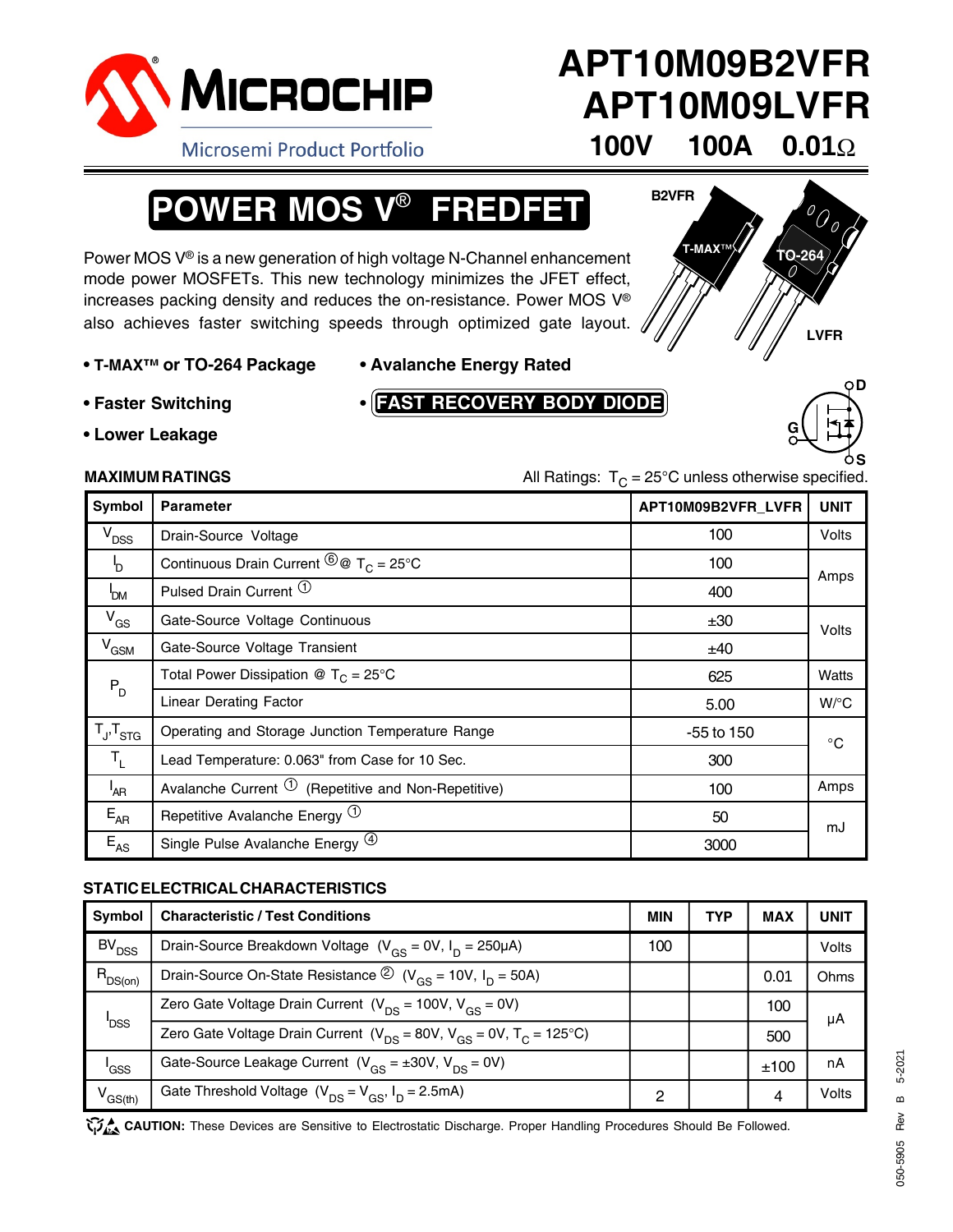### **DYNAMIC CHARACTERISTICS APT10M09B2VFR\_LVFR**

| Symbol                                | <b>Characteristic</b>        | <b>Test Conditions</b>           | <b>MIN</b> | <b>TYP</b> | <b>MAX</b> | <b>UNIT</b> |
|---------------------------------------|------------------------------|----------------------------------|------------|------------|------------|-------------|
| $C_{\text{iss}}$                      | Input Capacitance            | $V_{GS} = 0V$                    |            | 9875       |            |             |
| $C_{\rm{oss}}$                        | Output Capacitance           | $V_{DS}$ = 25V                   |            | 3940       |            | pF          |
| $\overline{C}_{\text{rss}}$           | Reverse Transfer Capacitance | $f = 1$ MHz                      |            | 1470       |            |             |
| $Q_{\rm g}$                           | Total Gate Charge 3          | $V_{GS}$ = 10V                   |            | 350        |            |             |
| $Q_{gs}$                              | Gate-Source Charge           | $V_{DD} = 50V$                   |            | 60         |            | пC          |
| $\overline{\mathsf{Q}}_{\mathsf{gd}}$ | Gate-Drain ("Miller") Charge | $I_n = 100A \otimes 25^{\circ}C$ |            | 180        |            |             |
| $L$ d(on)                             | Turn-on Delay Time           | $V_{GS}$ = 15V                   |            | 18         |            |             |
| t,                                    | <b>Rise Time</b>             | $V_{DD} = 50V$                   |            | 36         |            | ns          |
| $'$ d(off)                            | Turn-off Delay Time          | $I_D = 100A \otimes 25^{\circ}C$ |            | 50         |            |             |
| Ч.                                    | <b>Fall Time</b>             | $R_G = 0.6\Omega$                |            | 9          |            |             |

### **SOURCE-DRAIN DIODE RATINGS AND CHARACTERISTICS**

| Symbol         | <b>Characteristic / Test Conditions</b>                                                |                      | <b>MIN</b> | <b>TYP</b> | <b>MAX</b> | <b>UNIT</b> |
|----------------|----------------------------------------------------------------------------------------|----------------------|------------|------------|------------|-------------|
| <sup>1</sup> S | Continuous Source Current (Body Diode)                                                 |                      |            |            | 100        | Amps        |
| $I_{SM}$       | Pulsed Source Current $\mathcal{D}$ (Body Diode)                                       |                      |            |            | 400        |             |
| $V_{SD}$       | Diode Forward Voltage $\textcircled{2}$ (V <sub>GS</sub> = 0V, I <sub>S</sub> = -100A) |                      |            |            | 1.3        | Volts       |
| dv/dt          | Peak Diode Recovery $dv/dt$                                                            |                      |            |            | 8          | V/ns        |
| $t_{rr}$       | Reverse Recovery Time                                                                  | $T_i = 25^{\circ}C$  |            |            | 190        |             |
|                | $(IS = -100A, \frac{di}{dt} = 100A/\mu s)$                                             | $T_i = 125^{\circ}C$ |            |            | 370        | ns          |
| $Q_{rr}$       | Reverse Recovery Charge                                                                | $T_i = 25^{\circ}C$  |            | 0.4        |            | μC          |
|                | $(IS = -100A, \frac{di}{dt} = 100A/\mu s)$                                             | $T_i = 125^{\circ}C$ |            | 1.7        |            |             |
| <b>RRM</b>     | Peak Recovery Current<br>$(IS = -100A, dIdt = 100A/µs)$                                | $T_i = 25^{\circ}C$  |            | 9          |            | Amps        |
|                |                                                                                        | $T_i = 125^{\circ}C$ |            | 15         |            |             |

### **THERMAL CHARACTERISTICS**

| <b>Symbol</b>                     | <b>Characteristic</b>  | MIN | TVD | MAX  | <b>UNIT</b> |
|-----------------------------------|------------------------|-----|-----|------|-------------|
| $R_{\theta$ JC                    | Junction to Case       |     |     | 0.20 |             |
| $\mathsf{R}_{\theta \mathsf{JA}}$ | Ambient<br>Junction to |     |     | 40   | °C/W        |

- 1 Repetitive Rating: Pulse width limited by maximum junction temperature
- 2 Pulse Test: Pulse width < 380 µs, Duty Cycle < 2%

3 See MIL-STD-750 Method 3471

 $\overline{4}$  Starting T<sub>j</sub> = +25°C, L = 0.60mH, R<sub>G</sub> = 25 $\Omega$ , Peak I<sub>L</sub> = 100A

 $50$  dv/ $_{\text{dt}}$  numbers reflect the limitations of the test circuit rather than the device itself.  $I_S \le -I_D 100A^{-d/2}dt \le 200A/\mu s$   $V_R \le 100V$   $T_J \le 150^{\circ}C$ 

 $6$  The maximum current is limited by lead temperature.

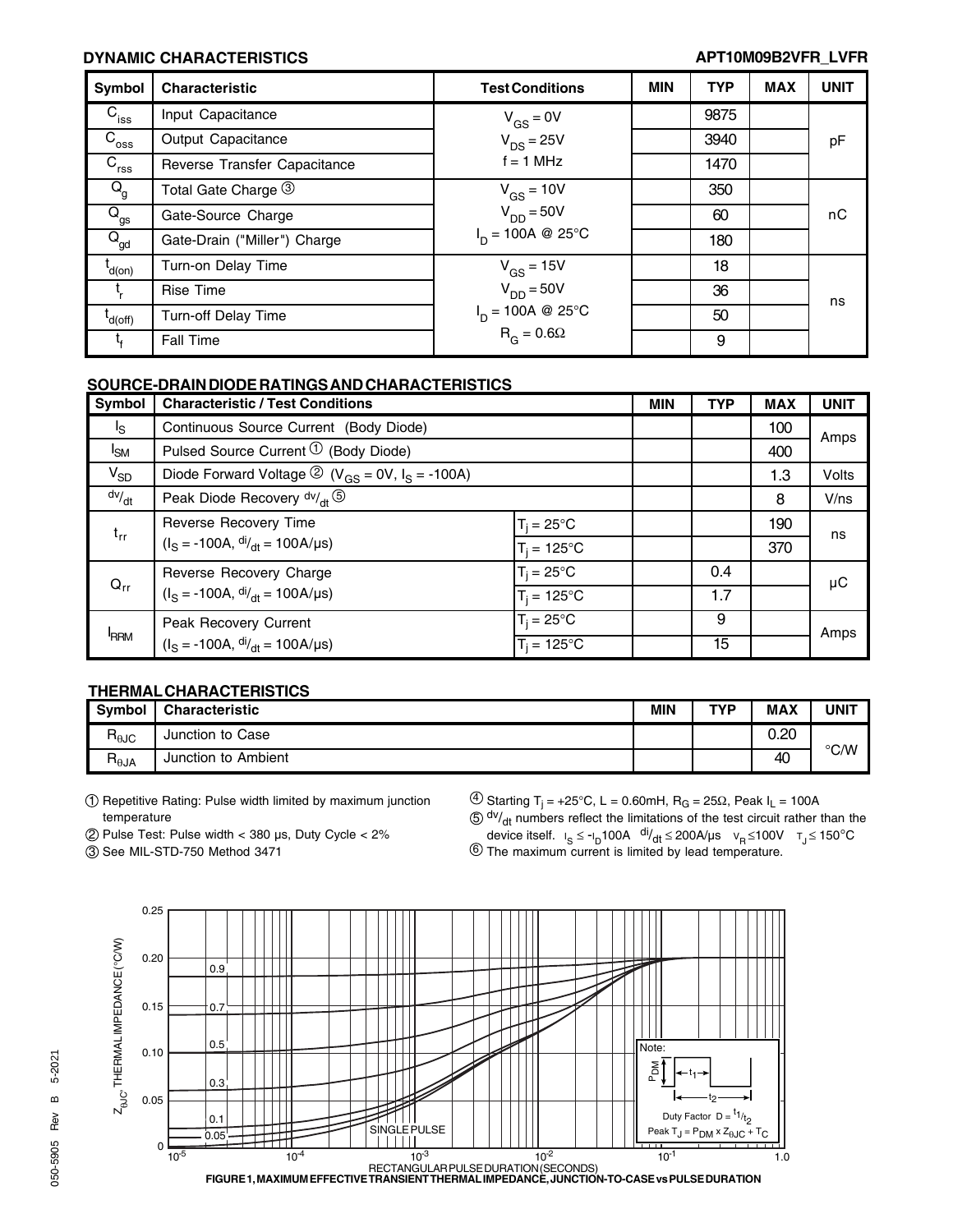



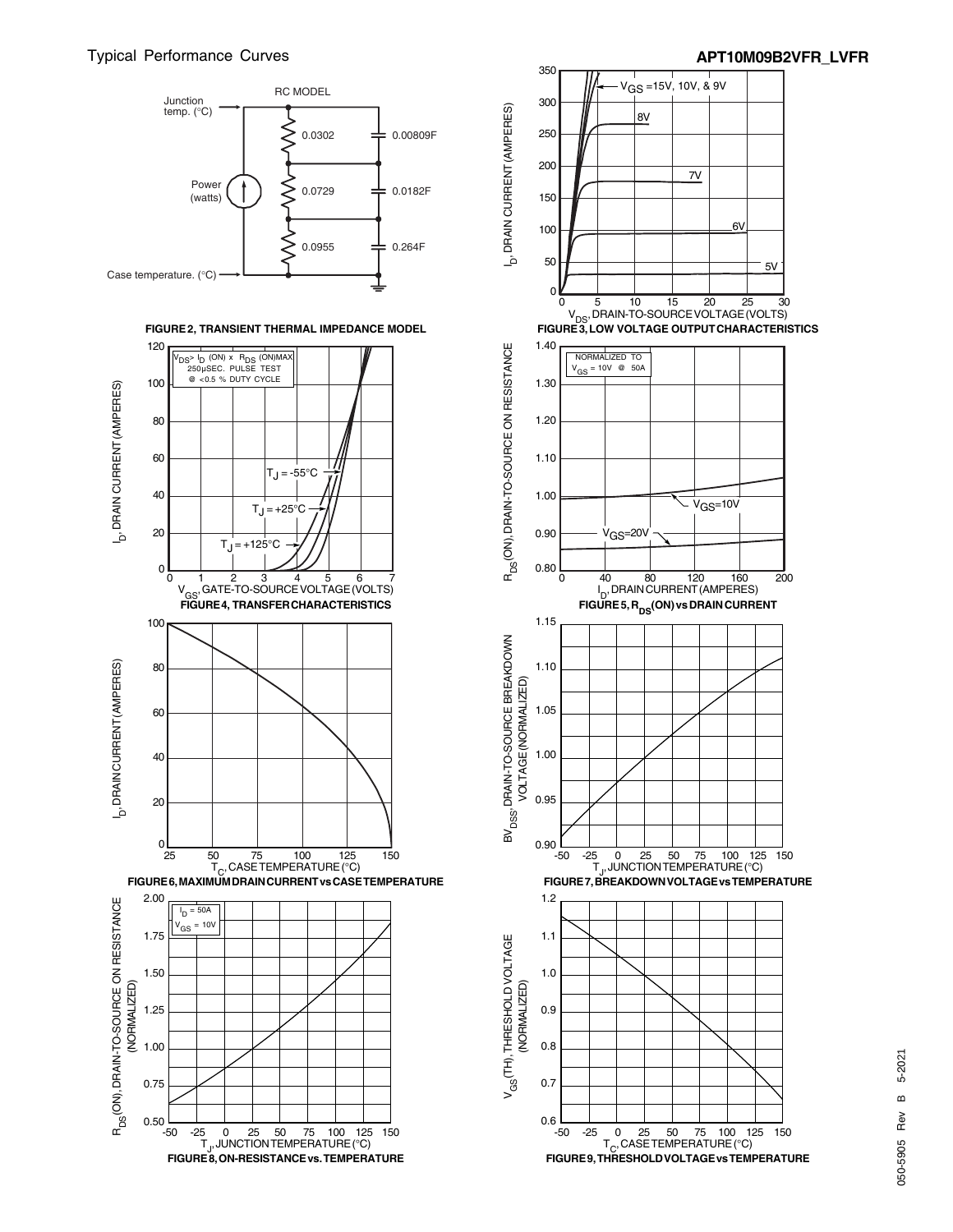

4.69 (.185) 5.31 (.209)